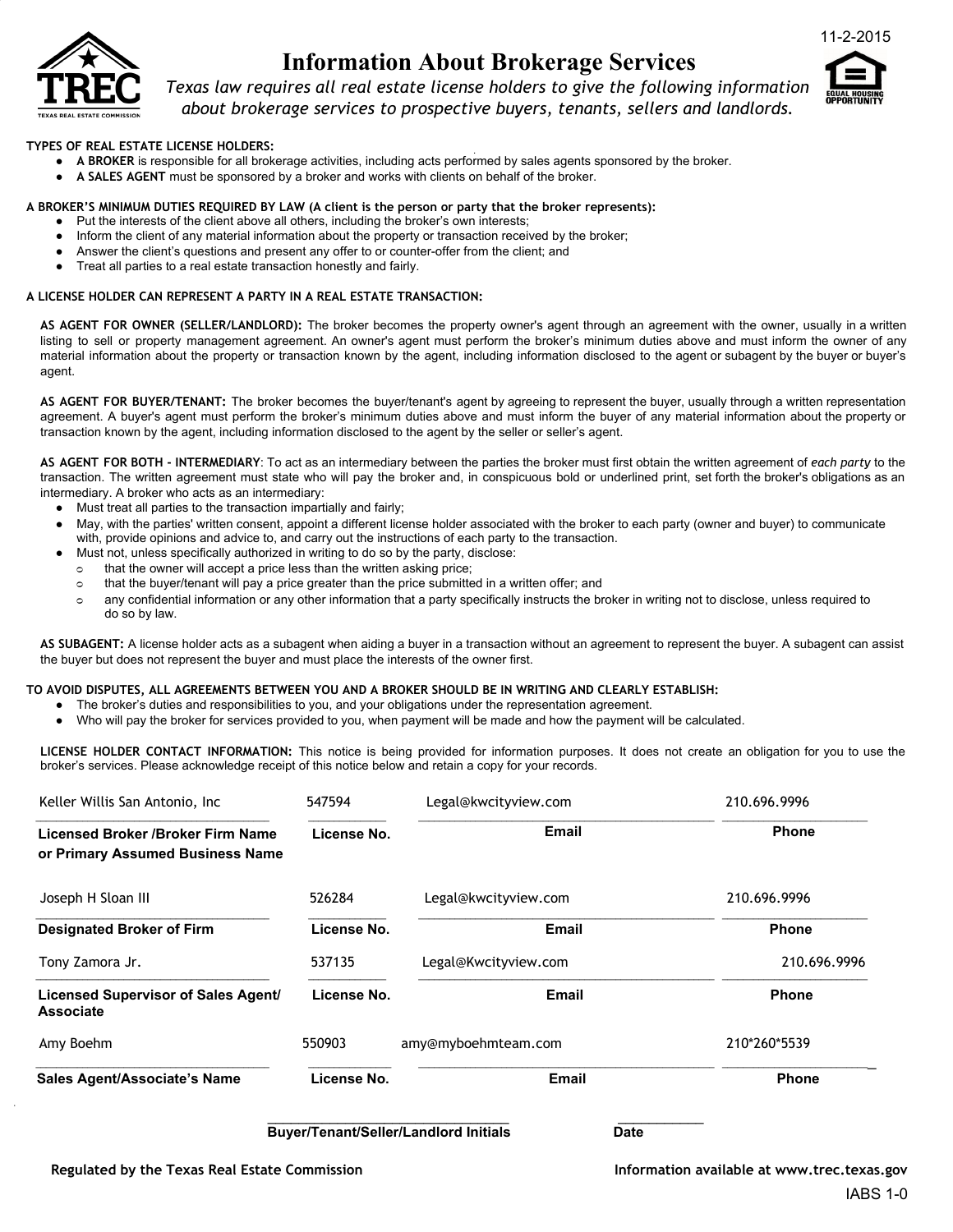



*Texas law requires all real estate license holders to give the following information about brokerage services to prospective buyers, tenants, sellers and landlords.*

## **TYPES OF REAL ESTATE LICENSE HOLDERS:**

- **A** BROKER is responsible for all brokerage activities, including acts performed by sales agents sponsored by the broker.
- A SALES AGENT must be sponsored by a broker and works with clients on behalf of the broker.

# A BROKER'S MINIMUM DUTIES REQUIRED BY LAW (A client is the person or party that the broker represents):

- Put the interests of the client above all others, including the broker's own interests;
- Inform the client of any material information about the property or transaction received by the broker;
- Answer the client's questions and present any offer to or counter-offer from the client; and
- Treat all parties to a real estate transaction honestly and fairly.

### **A LICENSE HOLDER CAN REPRESENT A PARTY IN A REAL ESTATE TRANSACTION:**

**AS AGENT FOR OWNER (SELLER/LANDLORD):** The broker becomes the property owner's agent through an agreement with the owner, usually in a written listing to sell or property management agreement. An owner's agent must perform the broker's minimum duties above and must inform the owner of any material information about the property or transaction known by the agent, including information disclosed to the agent or subagent by the buyer or buyer's agent.

**AS AGENT FOR BUYER/TENANT:** The broker becomes the buyer/tenant's agent by agreeing to represent the buyer, usually through a written representation agreement. A buyer's agent must perform the broker's minimum duties above and must inform the buyer of any material information about the property or transaction known by the agent, including information disclosed to the agent by the seller or seller's agent.

**AS AGENT FOR BOTH - INTERMEDIARY**: To act as an intermediary between the parties the broker must first obtain the written agreement of *each party* to the transaction. The written agreement must state who will pay the broker and, in conspicuous bold or underlined print, set forth the broker's obligations as an intermediary. A broker who acts as an intermediary:

- Must treat all parties to the transaction impartially and fairly;
- May, with the parties' written consent, appoint a different license holder associated with the broker to each party (owner and buyer) to communicate with, provide opinions and advice to, and carry out the instructions of each party to the transaction.
- Must not, unless specifically authorized in writing to do so by the party, disclose:
- ᴑ that the owner will accept a price less than the written asking price;
- ᴑ that the buyer/tenant will pay a price greater than the price submitted in a written offer; and
- ᴑ any confidential information or any other information that a party specifically instructs the broker in writing not to disclose, unless required to do so by law.

**AS SUBAGENT:** A license holder acts as a subagent when aiding a buyer in a transaction without an agreement to represent the buyer. A subagent can assist the buyer but does not represent the buyer and must place the interests of the owner first.

### **TO AVOID DISPUTES, ALL AGREEMENTS BETWEEN YOU AND A BROKER SHOULD BE IN WRITING AND CLEARLY ESTABLISH:**

- The broker's duties and responsibilities to you, and your obligations under the representation agreement.
- Who will pay the broker for services provided to you, when payment will be made and how the payment will be calculated.

**LICENSE HOLDER CONTACT INFORMATION:** This notice is being provided for information purposes. It does not create an obligation for you to use the broker's services. Please acknowledge receipt of this notice below and retain a copy for your records.

| Keller Willis San Antonio, Inc                                        | 547594      | Legal@kwcityview.com  | 210.696.9996 |
|-----------------------------------------------------------------------|-------------|-----------------------|--------------|
| Licensed Broker /Broker Firm Name<br>or Primary Assumed Business Name | License No. | Email                 | <b>Phone</b> |
| Joseph H Sloan III                                                    | 526284      | Legal@kwcityview.com  | 210.696.9996 |
| <b>Designated Broker of Firm</b>                                      | License No. | <b>Email</b>          | <b>Phone</b> |
| Tony Zamora Jr.                                                       | 537135      | Legal@Kwcityview.com  | 210.696.9996 |
| Licensed Supervisor of Sales Agent/<br><b>Associate</b>               | License No. | <b>Email</b>          | <b>Phone</b> |
| Jamie L. Middleton                                                    | 618899      | Jamie@myboehmteam.com | 210-827-8120 |
| Sales Agent/Associate's Name                                          | License No. | <b>Email</b>          | <b>Phone</b> |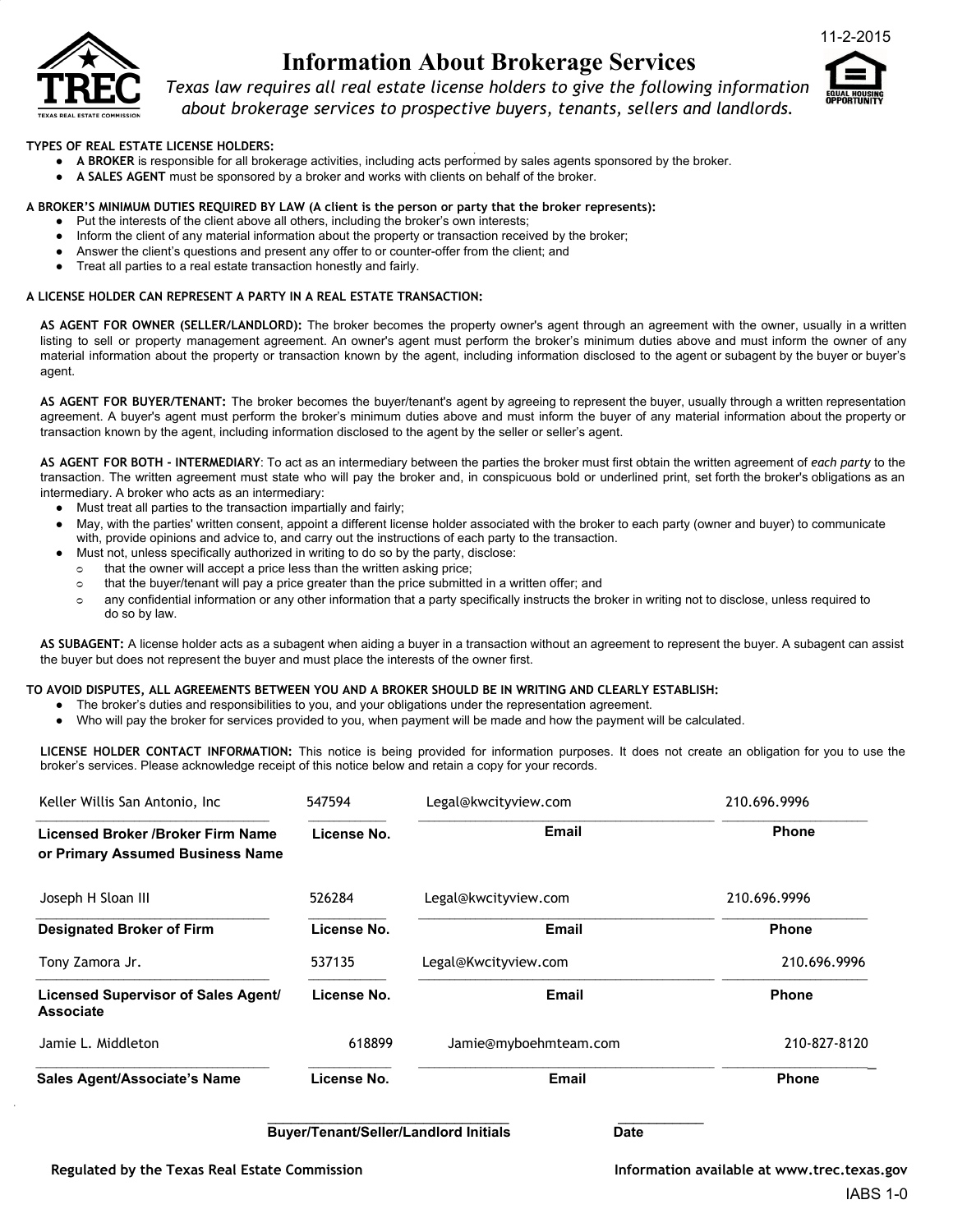



*Texas law requires all real estate license holders to give the following information about brokerage services to prospective buyers, tenants, sellers and landlords.*

## **TYPES OF REAL ESTATE LICENSE HOLDERS:**

- **A** BROKER is responsible for all brokerage activities, including acts performed by sales agents sponsored by the broker.
- **A SALES AGENT** must be sponsored by a broker and works with clients on behalf of the broker.

# A BROKER'S MINIMUM DUTIES REQUIRED BY LAW (A client is the person or party that the broker represents):

- Put the interests of the client above all others, including the broker's own interests;
- Inform the client of any material information about the property or transaction received by the broker;
- Answer the client's questions and present any offer to or counter-offer from the client; and
- Treat all parties to a real estate transaction honestly and fairly.

### **A LICENSE HOLDER CAN REPRESENT A PARTY IN A REAL ESTATE TRANSACTION:**

**AS AGENT FOR OWNER (SELLER/LANDLORD):** The broker becomes the property owner's agent through an agreement with the owner, usually in a written listing to sell or property management agreement. An owner's agent must perform the broker's minimum duties above and must inform the owner of any material information about the property or transaction known by the agent, including information disclosed to the agent or subagent by the buyer or buyer's agent.

**AS AGENT FOR BUYER/TENANT:** The broker becomes the buyer/tenant's agent by agreeing to represent the buyer, usually through a written representation agreement. A buyer's agent must perform the broker's minimum duties above and must inform the buyer of any material information about the property or transaction known by the agent, including information disclosed to the agent by the seller or seller's agent.

**AS AGENT FOR BOTH - INTERMEDIARY**: To act as an intermediary between the parties the broker must first obtain the written agreement of *each party* to the transaction. The written agreement must state who will pay the broker and, in conspicuous bold or underlined print, set forth the broker's obligations as an intermediary. A broker who acts as an intermediary:

- Must treat all parties to the transaction impartially and fairly;
- May, with the parties' written consent, appoint a different license holder associated with the broker to each party (owner and buyer) to communicate with, provide opinions and advice to, and carry out the instructions of each party to the transaction.
- Must not, unless specifically authorized in writing to do so by the party, disclose:
- ᴑ that the owner will accept a price less than the written asking price;
- ᴑ that the buyer/tenant will pay a price greater than the price submitted in a written offer; and
- ᴑ any confidential information or any other information that a party specifically instructs the broker in writing not to disclose, unless required to do so by law.

**AS SUBAGENT:** A license holder acts as a subagent when aiding a buyer in a transaction without an agreement to represent the buyer. A subagent can assist the buyer but does not represent the buyer and must place the interests of the owner first.

### **TO AVOID DISPUTES, ALL AGREEMENTS BETWEEN YOU AND A BROKER SHOULD BE IN WRITING AND CLEARLY ESTABLISH:**

- The broker's duties and responsibilities to you, and your obligations under the representation agreement.
- Who will pay the broker for services provided to you, when payment will be made and how the payment will be calculated.

**LICENSE HOLDER CONTACT INFORMATION:** This notice is being provided for information purposes. It does not create an obligation for you to use the broker's services. Please acknowledge receipt of this notice below and retain a copy for your records.

| 547594      | Legal@kwcityview.com | 210.696.9996 |
|-------------|----------------------|--------------|
| License No. | <b>Email</b>         | <b>Phone</b> |
| 526284      | Legal@kwcityview.com | 210.696.9996 |
| License No. | <b>Email</b>         | <b>Phone</b> |
| 537135      | Legal@Kwcityview.com | 210.696.9996 |
| License No. | <b>Email</b>         | <b>Phone</b> |
| 550654      | glen@glenboehm.com   | 2102136886   |
| License No. | <b>Email</b>         | <b>Phone</b> |
|             |                      |              |